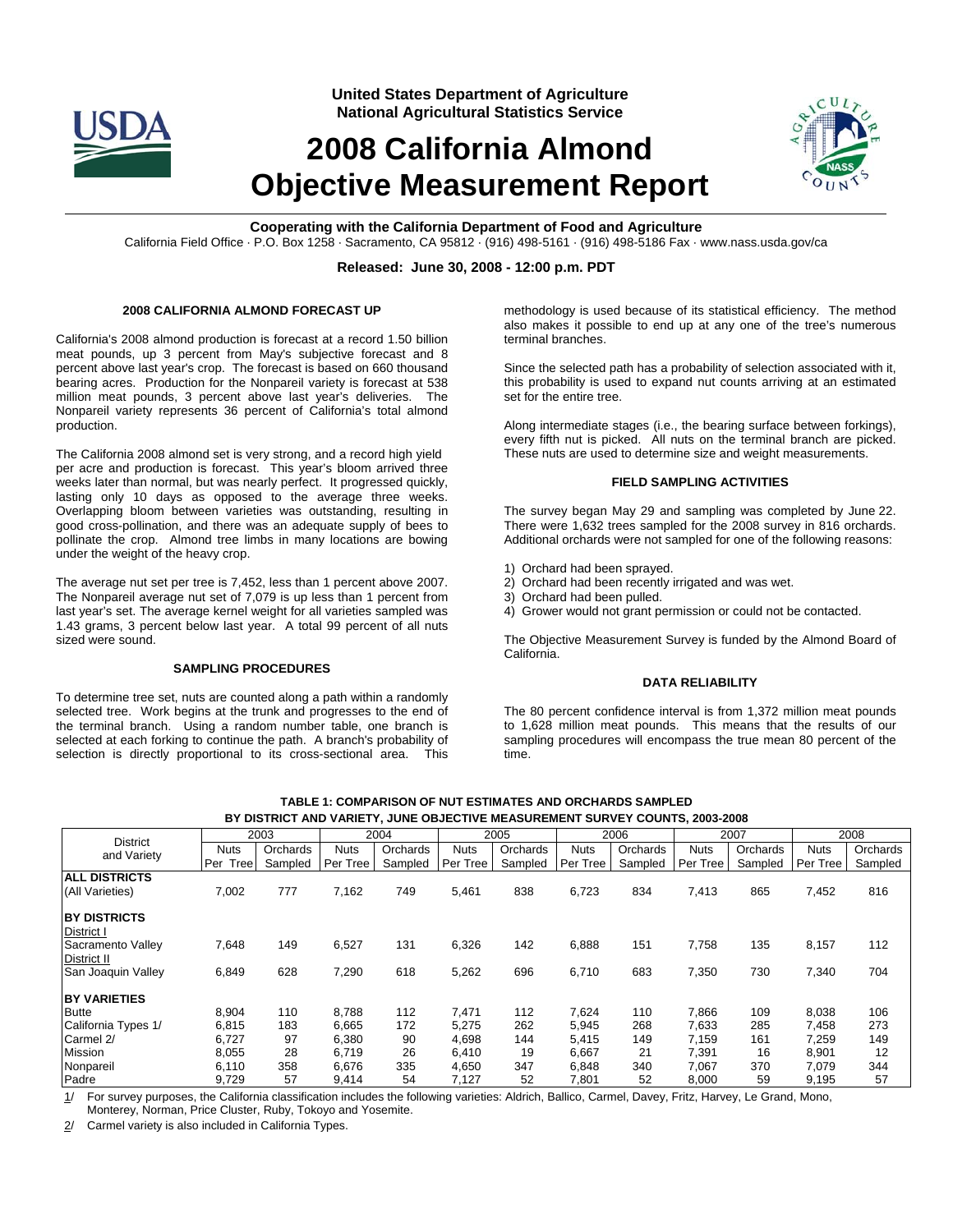|--|

**TABLE 2: WEIGHT, SIZE AND GRADE OF AVERAGE ALMOND SAMPLE, 2003-2008** 

|                             | Kernel  |                           |                | <b>I ADLE 2: WEIGHT, SIZE AND GRADE OF AVERAGE ALMOND SAMFLE, 2003-2006</b> |                    |         |                                                                  |            |                          |                                                                                                                                                                                                                                                                                                                                                                                                                              |                                                                       |
|-----------------------------|---------|---------------------------|----------------|-----------------------------------------------------------------------------|--------------------|---------|------------------------------------------------------------------|------------|--------------------------|------------------------------------------------------------------------------------------------------------------------------------------------------------------------------------------------------------------------------------------------------------------------------------------------------------------------------------------------------------------------------------------------------------------------------|-----------------------------------------------------------------------|
| <b>District and Variety</b> | Weight  | Kernel Size (Millimeters) |                |                                                                             | <b>Edible Nuts</b> |         | Grade (Percent of Nuts) a/<br>Insect                             |            | Natural                  |                                                                                                                                                                                                                                                                                                                                                                                                                              |                                                                       |
|                             | (Grams) | Length                    | Width          | Thickness                                                                   | Singles            | Doubles | Damage                                                           | Shrivel    | Gum                      | <b>Blank</b>                                                                                                                                                                                                                                                                                                                                                                                                                 | Other                                                                 |
| <b>ALL DISTRICTS</b>        |         |                           |                |                                                                             |                    |         |                                                                  |            |                          |                                                                                                                                                                                                                                                                                                                                                                                                                              |                                                                       |
| 2003                        | 1.67    | 22.24                     | 13.30          | 10.47                                                                       | 94.6               | 3.0     |                                                                  | 1.8        | 0.2                      | b/                                                                                                                                                                                                                                                                                                                                                                                                                           | 0.4                                                                   |
| 2004                        | 1.45    | 22.44                     | 12.34          | 9.72                                                                        | 95.2               | 3.2     | $\frac{b}{b}$                                                    | 1.3        | 0.1                      |                                                                                                                                                                                                                                                                                                                                                                                                                              | 0.1                                                                   |
| 2005                        | 1.79    | 23.73                     | 13.35          | 10.45                                                                       | 95.0               | 2.7     |                                                                  | 1.9        | 0.1                      | $\frac{b}{b}$                                                                                                                                                                                                                                                                                                                                                                                                                | 0.3                                                                   |
| 2006                        | 1.57    | 21.64                     | 12.91          | 10.31                                                                       | 92.0               | 5.3     |                                                                  | 1.9        | 0.1                      | $\overline{b}$                                                                                                                                                                                                                                                                                                                                                                                                               | 0.5                                                                   |
| 2007                        | 1.47    | 21.81                     | 12.39          | 9.96                                                                        | 94.6               | 3.9     |                                                                  | 1.2        | 0.2                      | $\overline{b}$                                                                                                                                                                                                                                                                                                                                                                                                               | 0.2                                                                   |
| 2008                        | 1.43    | 21.59                     | 12.30          | 9.66                                                                        | 96.2               | 2.8     | $\frac{b}{b}$                                                    | 0.6        | 0.1                      | 0.2                                                                                                                                                                                                                                                                                                                                                                                                                          | 0.1                                                                   |
| <b>BY DISTRICT</b>          |         |                           |                |                                                                             |                    |         | $\overline{b}$                                                   |            |                          |                                                                                                                                                                                                                                                                                                                                                                                                                              |                                                                       |
| Sacramento Valley c/        |         |                           |                |                                                                             |                    |         | $\overline{b}$                                                   |            |                          |                                                                                                                                                                                                                                                                                                                                                                                                                              |                                                                       |
| 2003                        | 1.76    | 23.21                     | 13.85          | 10.77                                                                       | 93.2               | 3.0     |                                                                  | 2.1        | 0.3                      |                                                                                                                                                                                                                                                                                                                                                                                                                              | $1.3$                                                                 |
| 2004                        | 1.52    | 23.62                     | 12.42          | 9.66                                                                        | 94.3               | 3.8     |                                                                  | 1.1        | 0.1                      |                                                                                                                                                                                                                                                                                                                                                                                                                              | 0.7                                                                   |
| 2005                        | 1.82    | 24.63                     | 13.75          | 10.73                                                                       | 94.5               | 2.7     |                                                                  | 1.5        | b/                       |                                                                                                                                                                                                                                                                                                                                                                                                                              | 1.1                                                                   |
| 2006                        | 1.55    | 22.30                     | 13.24          | 10.39                                                                       | 87.1               | 8.0     |                                                                  | 1.9        | 0.2                      |                                                                                                                                                                                                                                                                                                                                                                                                                              | 2.8                                                                   |
| 2007                        | 1.59    | 22.97                     |                | 10.34                                                                       | 93.4               |         |                                                                  |            |                          |                                                                                                                                                                                                                                                                                                                                                                                                                              | $1.2$                                                                 |
| 2008                        |         |                           | 13.26<br>12.80 | 9.69                                                                        | 95.1               | 4.5     |                                                                  | 0.7<br>0.8 | 0.2<br>0.1               |                                                                                                                                                                                                                                                                                                                                                                                                                              | 0.5                                                                   |
|                             | 1.43    | 22.52                     |                |                                                                             |                    | 3.6     |                                                                  |            |                          |                                                                                                                                                                                                                                                                                                                                                                                                                              |                                                                       |
| San Joaquin Valley d/       |         |                           |                |                                                                             |                    |         | <u>ה ה ה ה ה ה ה ה ה ה ה ה ה</u>                                 |            |                          | <u>ה ה ה ה ה ה ה ה ה ה ה</u>                                                                                                                                                                                                                                                                                                                                                                                                 |                                                                       |
| 2003                        | 1.64    | 21.92                     | 13.12          | 10.37                                                                       | 95.1               | 3.0     |                                                                  | 1.7        | 0.1                      |                                                                                                                                                                                                                                                                                                                                                                                                                              |                                                                       |
| 2004                        | 1.44    | 22.17                     | 12.32          | 9.74                                                                        | 95.4               | 3.0     |                                                                  | 1.3        | 0.1                      |                                                                                                                                                                                                                                                                                                                                                                                                                              |                                                                       |
| 2005                        | 1.78    | 23.46                     | 13.23          | 10.37                                                                       | 95.1               | 2.6     |                                                                  | 2.1        | 0.1                      |                                                                                                                                                                                                                                                                                                                                                                                                                              |                                                                       |
| 2006                        | 1.58    | 21.49                     | 12.84          | 10.29                                                                       | 93.1               | 4.8     |                                                                  | 1.9        | 0.1                      |                                                                                                                                                                                                                                                                                                                                                                                                                              |                                                                       |
| 2007                        | 1.44    | 21.58                     | 12.22          | 9.89                                                                        | 94.8               | 3.8     |                                                                  | $1.3$      | 0.2                      | $\mathsf{b}/% \mathsf{b}/% \mathsf{b}/% \mathsf{b}/% \mathsf{b}/% \mathsf{b}/% \mathsf{b}/% \mathsf{b}/% \mathsf{b}/% \mathsf{b}/% \mathsf{b}/% \mathsf{b}/% \mathsf{b}/% \mathsf{b}/% \mathsf{b}/% \mathsf{b}/% \mathsf{b}/% \mathsf{b}/% \mathsf{b}/% \mathsf{b}/% \mathsf{b}/% \mathsf{b}/% \mathsf{b}/% \mathsf{b}/% \mathsf{b}/% \mathsf{b}/% \mathsf{b}/% \mathsf{b}/% \mathsf{b}/% \mathsf{b}/% \mathsf{b}/% \mathsf$ | $\frac{1}{2}$ $\frac{1}{2}$ $\frac{1}{2}$ $\frac{1}{2}$ $\frac{1}{2}$ |
| 2008                        | 1.43    | 21.41                     | 12.21          | 9.66                                                                        | 96.4               | 2.6     |                                                                  | 0.5        | 0.1                      | 0.3                                                                                                                                                                                                                                                                                                                                                                                                                          |                                                                       |
| <b>BY VARIETY</b>           |         |                           |                |                                                                             |                    |         | $\frac{b}{b}$                                                    |            |                          |                                                                                                                                                                                                                                                                                                                                                                                                                              |                                                                       |
| <b>Butte</b>                |         |                           |                |                                                                             |                    |         |                                                                  |            |                          |                                                                                                                                                                                                                                                                                                                                                                                                                              |                                                                       |
| 2003                        | 1.41    | 19.67                     | 12.55          | 10.49                                                                       | 93.5               | 3.5     | $\overline{b}$                                                   | $2.5\,$    | 0.2                      | b/                                                                                                                                                                                                                                                                                                                                                                                                                           | 0.3                                                                   |
| 2004                        | 1.22    | 19.98                     | 11.66          | 9.76                                                                        | 100.0              | b/      | $\overline{b}$                                                   | b/         | b/                       |                                                                                                                                                                                                                                                                                                                                                                                                                              | b/                                                                    |
| 2005                        | 1.47    | 20.79                     | 12.62          | 10.45                                                                       | 95.6               | 2.5     |                                                                  | 1.7        | $\frac{b}{b}$            | $\frac{\overline{p}}{\overline{p}}$                                                                                                                                                                                                                                                                                                                                                                                          | 0.2                                                                   |
| 2006                        | 1.32    | 19.08                     | 12.37          | 10.26                                                                       | 93.9               | 4.9     |                                                                  | 0.9        |                          |                                                                                                                                                                                                                                                                                                                                                                                                                              | 0.2                                                                   |
| 2007                        | 1.22    | 19.18                     | 11.74          | 9.87                                                                        | 94.8               | 4.2     |                                                                  | 0.7        |                          |                                                                                                                                                                                                                                                                                                                                                                                                                              | 0.3                                                                   |
| 2008                        | 1.21    | 18.72                     | 11.76          | 9.70                                                                        | 95.5               | 3.6     |                                                                  | 0.6        | $\overline{b}$           | 0.3                                                                                                                                                                                                                                                                                                                                                                                                                          | b/                                                                    |
| California Types e/         |         |                           |                |                                                                             |                    |         | $\frac{\overline{D}}{\overline{D}}$                              |            |                          |                                                                                                                                                                                                                                                                                                                                                                                                                              |                                                                       |
| 2003                        | 1.62    | 22.71                     | 12.68          | 10.21                                                                       | 94.2               | 4.1     |                                                                  | 1.4        | 0.2                      | $\frac{b}{b}$                                                                                                                                                                                                                                                                                                                                                                                                                | 0.1                                                                   |
| 2004                        | 1.50    | 23.15                     | 12.20          | 9.74                                                                        | 95.9               | 2.3     |                                                                  | 1.5        | 0.2                      |                                                                                                                                                                                                                                                                                                                                                                                                                              | $\frac{b}{b}$                                                         |
| 2005                        | 1.77    | 23.90                     | 13.07          | 10.45                                                                       | 92.9               | 5.6     |                                                                  | 1.4        | b/                       | $\frac{\overline{p}}{\overline{p}}$                                                                                                                                                                                                                                                                                                                                                                                          |                                                                       |
| 2006                        | 1.60    | 21.75                     | 12.74          | 10.42                                                                       | 87.6               | 9.9     | $\frac{\overline{b}}{\overline{b}}$                              | $2.0\,$    | b/                       |                                                                                                                                                                                                                                                                                                                                                                                                                              | 0.5                                                                   |
| 2007                        | 1.44    | 22.20                     | 11.85          | 9.88                                                                        | 93.3               | 5.0     |                                                                  | 1.2        | 0.2                      |                                                                                                                                                                                                                                                                                                                                                                                                                              | 0.2                                                                   |
| 2008                        | 1.41    | 22.14                     | 11.79          | 9.60                                                                        | 95.6               | 3.5     |                                                                  | 0.4        | 0.1                      | 0.3                                                                                                                                                                                                                                                                                                                                                                                                                          | b/                                                                    |
| Carmel f/                   |         |                           |                |                                                                             |                    |         | b/                                                               |            |                          |                                                                                                                                                                                                                                                                                                                                                                                                                              |                                                                       |
| 2003                        | 1.59    | 23.00                     | 12.46          | 9.97                                                                        | 95.8               | 3.3     | b/                                                               | 0.9        | b/                       | $\mathsf{b}/% \mathsf{b}/% \mathsf{b}/% \mathsf{b}/% \mathsf{b}/% \mathsf{b}/% \mathsf{b}/% \mathsf{b}/% \mathsf{b}/% \mathsf{b}/% \mathsf{b}/% \mathsf{b}/% \mathsf{b}/% \mathsf{b}/% \mathsf{b}/% \mathsf{b}/% \mathsf{b}/% \mathsf{b}/% \mathsf{b}/% \mathsf{b}/% \mathsf{b}/% \mathsf{b}/% \mathsf{b}/% \mathsf{b}/% \mathsf{b}/% \mathsf{b}/% \mathsf{b}/% \mathsf{b}/% \mathsf{b}/% \mathsf{b}/% \mathsf{b}/% \mathsf$ | $\mathsf{b}/% \mathsf{b}$                                             |
| 2004                        | 1.49    | 24.01                     | 11.83          | 9.62                                                                        | 95.6               | 3.2     | 0.2                                                              | 0.9        | b/                       |                                                                                                                                                                                                                                                                                                                                                                                                                              | 0.1                                                                   |
| 2005                        | 1.83    | 25.65                     | 12.74          | 10.19                                                                       | 94.0               | 3.9     | $\frac{b}{b}$                                                    | 1.6        | 0.4                      | $\frac{b}{b}$                                                                                                                                                                                                                                                                                                                                                                                                                | 0.1                                                                   |
| 2006                        | 1.59    | 23.12                     | 12.38          | 10.06                                                                       | 90.6               | 7.0     |                                                                  | 1.8        | 0.3                      | $\overline{b}$                                                                                                                                                                                                                                                                                                                                                                                                               | 0.3                                                                   |
| 2007                        | 1.47    | 22.78                     | 11.74          | 9.86                                                                        | 93.5               | 4.8     | $\overline{b}$                                                   | 1.4        | 0.2                      | b/                                                                                                                                                                                                                                                                                                                                                                                                                           | b/                                                                    |
| 2008                        | 1.43    | 22.75                     | 11.79          | 9.63                                                                        | 96.1               | 3.1     | $\overline{b}$                                                   | 0.6        | b/                       | 0.1                                                                                                                                                                                                                                                                                                                                                                                                                          | $\overline{b}$                                                        |
| Mission                     |         |                           |                |                                                                             |                    |         | b/                                                               |            |                          |                                                                                                                                                                                                                                                                                                                                                                                                                              |                                                                       |
| 2003                        | 1.64    | 20.39                     | 13.42          | 10.97                                                                       | 93.4               | 5.1     | $\frac{b}{b}$                                                    | 0.3        | 0.4                      | b/                                                                                                                                                                                                                                                                                                                                                                                                                           | 0.9                                                                   |
| 2004                        | 1.42    | 19.97                     | 12.26          | 10.48                                                                       | 90.4               | 7.8     |                                                                  | 0.9        | 0.5                      | $\overline{b}$                                                                                                                                                                                                                                                                                                                                                                                                               | 0.3                                                                   |
| 2005                        | 1.63    | 20.78                     | 13.29          | 11.16                                                                       | 94.0               | 2.2     | b/                                                               | 3.2        | 0.2                      | b/                                                                                                                                                                                                                                                                                                                                                                                                                           | 0.4                                                                   |
| 2006                        | 1.53    | 19.30                     | 13.56          | 11.23                                                                       | 92.9               | 5.4     | b/                                                               | 1.7        | b/                       | b/                                                                                                                                                                                                                                                                                                                                                                                                                           | b/                                                                    |
| 2007                        | 1.33    | 19.41                     | 12.44          | 10.43                                                                       | 96.0               | $3.5\,$ | b/                                                               | 0.6        | $\underline{\mathsf{b}}$ | $\mathsf{b}/% \mathsf{b}$                                                                                                                                                                                                                                                                                                                                                                                                    | b/                                                                    |
| 2008                        | 1.32    | 18.81                     | 12.19          | 9.99                                                                        | 95.8               | 2.7     |                                                                  | b/         | 0.3                      | 0.9                                                                                                                                                                                                                                                                                                                                                                                                                          | 0.4                                                                   |
| Nonpareil                   |         |                           |                |                                                                             |                    |         | $\frac{1}{2}$ of $\frac{1}{2}$ of $\frac{1}{2}$ of $\frac{1}{2}$ |            |                          |                                                                                                                                                                                                                                                                                                                                                                                                                              |                                                                       |
| 2003                        | 1.85    | 23.90                     | 14.09          | 10.42                                                                       | 96.1               | 1.6     |                                                                  | 1.7        | 0.2                      |                                                                                                                                                                                                                                                                                                                                                                                                                              | 0.4                                                                   |
| 2004                        | 1.58    | 23.70                     | 12.95          | 9.66                                                                        | 96.2               | 2.2     |                                                                  | 1.3        | 0.1                      | $\frac{b}{b}$                                                                                                                                                                                                                                                                                                                                                                                                                | 0.2                                                                   |
| 2005                        | 1.99    | 25.23                     | 14.13          | 10.43                                                                       | 95.5               | 1.5     |                                                                  | 2.4        | <u>b/</u>                |                                                                                                                                                                                                                                                                                                                                                                                                                              | 0.5                                                                   |
| 2006                        | 1.68    | 22.45                     | 13.39          | 10.30                                                                       | 92.8               | 3.8     |                                                                  | 2.5        | 0.1                      | $\frac{b}{b}$                                                                                                                                                                                                                                                                                                                                                                                                                | 0.8                                                                   |
| 2007                        | 1.61    | 22.87                     | 13.17          | 10.06                                                                       | 95.3               | 3.2     |                                                                  | 1.1        | 0.1                      | $b/$                                                                                                                                                                                                                                                                                                                                                                                                                         | 0.2                                                                   |
| 2008                        | 1.55    | 22.68                     | 13.02          | 9.68                                                                        | 96.9               | 2.1     |                                                                  | 0.7        | b/                       | 0.1                                                                                                                                                                                                                                                                                                                                                                                                                          | 0.1                                                                   |
| Padre                       |         |                           |                |                                                                             |                    |         | $\frac{\overline{b}}{b}$                                         |            |                          |                                                                                                                                                                                                                                                                                                                                                                                                                              |                                                                       |
| 2003                        | 1.47    | 19.26                     | 12.65          | 11.00                                                                       | 93.8               | 3.0     | $\overline{b}$                                                   | 3.1        | 0.1                      |                                                                                                                                                                                                                                                                                                                                                                                                                              | 0.1                                                                   |
| 2004                        | 1.20    | 19.38                     | 11.65          | 9.92                                                                        | 96.4               | 2.0     |                                                                  | 1.3        | 0.3                      | b/<br>$b/$                                                                                                                                                                                                                                                                                                                                                                                                                   | 0.1                                                                   |
| 2005                        | 1.60    | 20.96                     | 13.10          | 10.92                                                                       | 96.5               | 1.3     | b/                                                               | 2.0        | b/                       | $b/$                                                                                                                                                                                                                                                                                                                                                                                                                         |                                                                       |
| 2006                        | 1.34    | 18.82                     | 12.37          | 10.49                                                                       | 95.1               | 2.8     |                                                                  | 1.6        | 0.3                      | 0.1                                                                                                                                                                                                                                                                                                                                                                                                                          | $\frac{\mathsf{b}}{\mathsf{b}}$                                       |
| 2007                        | 1.22    | 19.03                     | 11.61          | 9.98                                                                        | 95.3               | 2.2     |                                                                  | 2.1        | 0.3                      | b/                                                                                                                                                                                                                                                                                                                                                                                                                           | 0.1                                                                   |
| 2008                        | 1.23    | 18.86                     | 11.64          | 9.84                                                                        | 97.3               | 1.4     | $\frac{\overline{p}}{\overline{p}}$                              | 0.8        | 0.2                      | 0.2                                                                                                                                                                                                                                                                                                                                                                                                                          | b/                                                                    |

a/ Percentages may not add to 100 due to rounding.

 $\overline{b}$  Not shown if less than 0.07 percent.

 $\underline{c}/$  Sacramento Valley includes these counties: Butte, Colusa, Glenn, Solano, Sutter, Tehama, Yolo and Yuba.<br> $\underline{d}/$  San Joaquin Valley includes these counties: Fresno, Kern, Kings, Madera, Merced, San Joaquin, Stani

d/ San Joaquin Valley includes these counties: Fresno, Kern, Kings, Madera, Merced, San Joaquin, Stanislaus and Tulare.

e/ For survey purposes, the California classification includes the following varieties: Aldrich, Ballico, Carmel, Davey, Fritz, Harvey, Le Grand, Mono,  $e/$  For survey purposes, the California classification includes the forman, Price Cluster, Ruby, Tokoyo and Yosemite.

f/ Carmel variety is also included in California Types.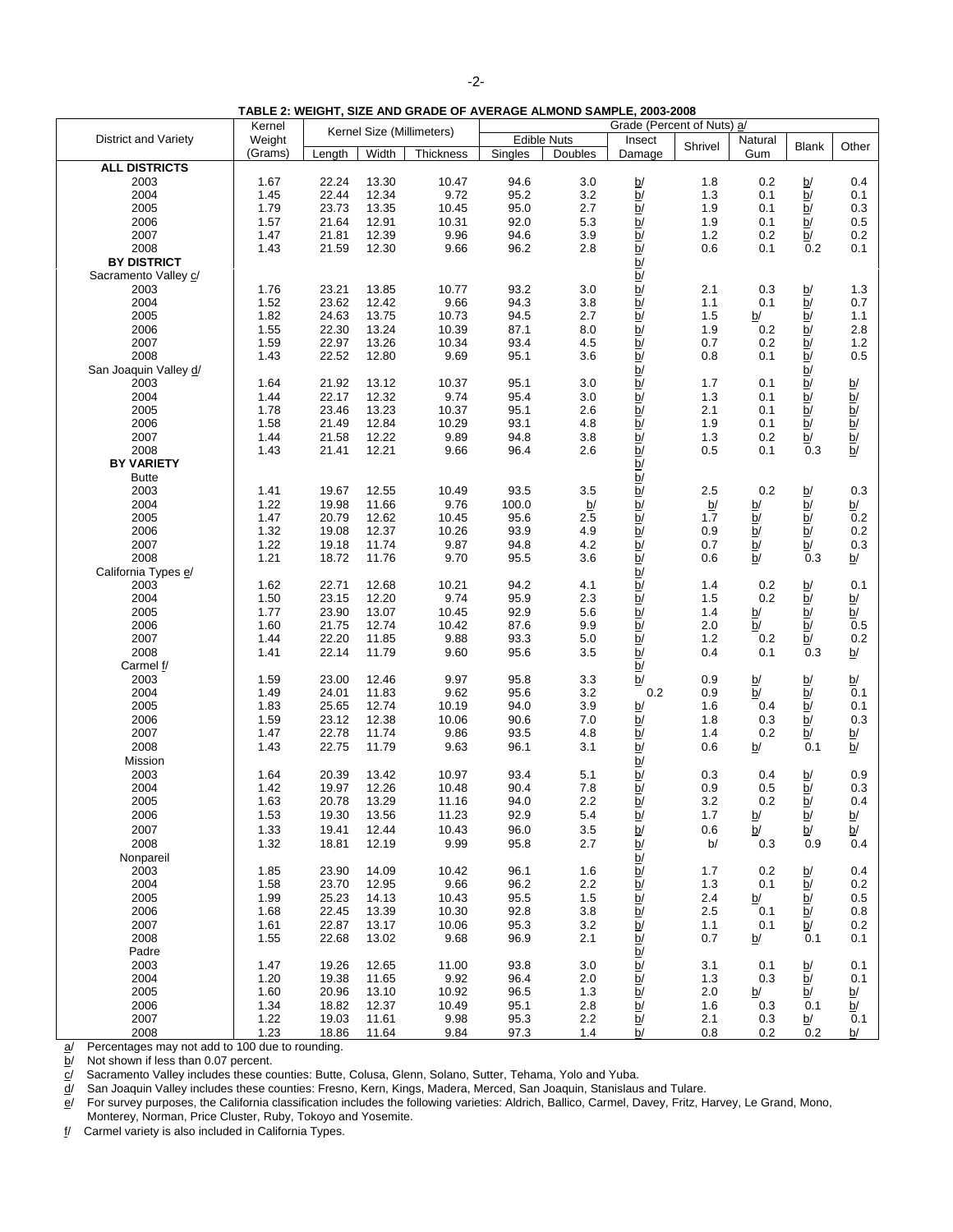

# **ALMONDS BY VARIETY**